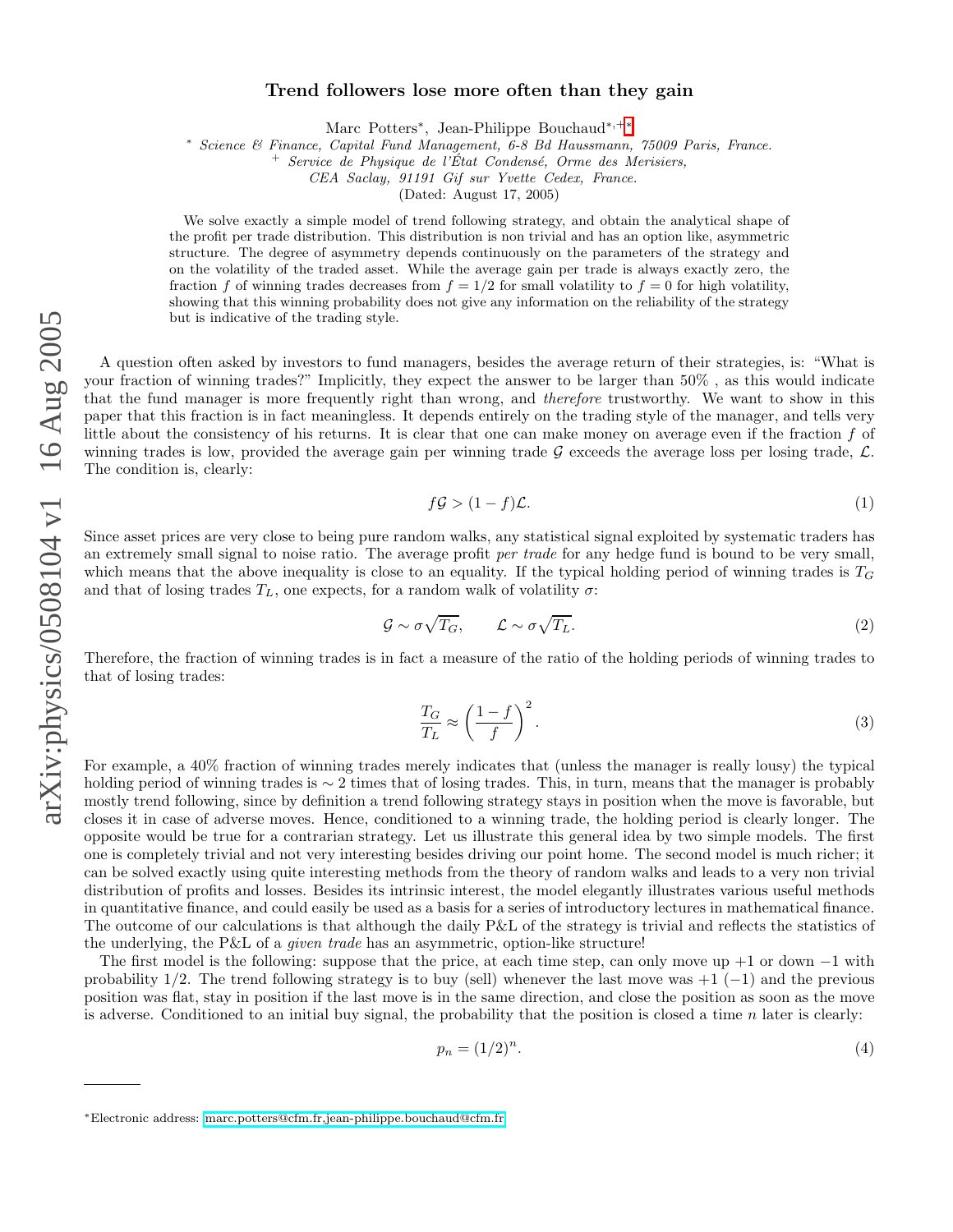If  $n = 1$ , the trade loses 1; whereas if  $n > 1$ , the trade gains  $n - 2$ . Therefore, the average gain is, obviously:

$$
\sum_{n=1}^{\infty} (n-2) (1/2)^n = 0,
$$
\n(5)

as it should, whereas the probability to win is  $1/4$ , the average gain per winning trade  $\mathcal G$  is 2 and the average loss per losing trade  $\mathcal L$  is 1. The average holding period for winning trades is:

$$
T_G = 4 \sum_{n=3}^{\infty} n(1/2)^n = \frac{9}{2}.
$$
 (6)

Let us now turn to our second, arguably more interesting model, where the log-price  $P(t)$  is assumed to be a continuous time Brownian motion. This model has well known deficiencies: the main drawbacks of the model are the absence of jumps, volatility fluctuations, etc. that make real prices strongly non-Gaussian and distributions fattailed [\[1](#page-6-0)]. However, for the purpose of illustration, and also because the continuous time Brownian motion is still the standard model in theoretical finance, we will work with this model, which turns out to be exactly soluble. We assume that on the time scale of interest, the price is driftless, and write:

$$
\frac{dP}{P} = \sigma dW(t),\tag{7}
$$

where  $dW(t)$  is the Brownian noise and  $\sigma$  the volatility. From these log-returns, trend followers form the following "trend indicator"  $\phi(t)$ , obtained as an exponential moving average of past returns:

<span id="page-1-1"></span>
$$
\phi(t) = \sigma \int_{-\infty}^{t} e^{-(t-t')/\tau} dW(t'),\tag{8}
$$

where  $\tau$  is the time scale over which they estimate the trend. Large positive  $\phi(t)$  means a solid trend up over the last  $\tau$  days. Alternatively,  $\phi(t)$  can be written as the solution of the following stochastic differential equation:

$$
d\phi = -\frac{1}{\tau}\phi \, dt + \sigma dW(t). \tag{9}
$$

The strategy of our trend-follower is then as follows: from being initially flat, he buys +1 when  $\phi$  reaches the value  $\Phi$  (assuming this is the first thing that happens) and stays long until  $\phi$  hits the value  $-\Phi$ , at which point he sells back and takes the opposite position  $-1$ , and so on. An alternative model is to close the position when  $\phi$  reaches  $0$  and remain flat until a new trend signal occurs. The profit  $G$  associated with a trade is the total return during the period between the opening of the trade, at time  $t_o$  ( $\phi(t_o) = \pm \Phi$ ) and the closing of the same trade, at time  $t_c$  $(\phi(t_c) = \pm \Phi)$ . More precisely, assuming that he always keeps a constant investment level of 1 dollar and neglecting transaction costs,

$$
G = \int_{t_o}^{t_c} \sigma dW(t). \tag{10}
$$

We are primarily interested in the profit and loss distribution of these trend following trades, that we will denote  $Q(G)$ . A more complete characterization of the trading strategy would require the joint distribution  $Q(G, T)$  of G on the one hand, and of the time to complete a trade  $T = t_c - t_o$  on the other; this quantity is discussed in the Appendix. Obviously, G and  $\phi$  evolve in a correlated way, since both are driven by the noise term dW. For definiteness, we will consider below the case of a buy trade initiated when  $\phi = +\Phi$ ; since we assume the price process to be symmetric, the profit distribution of a sell trade is identical. Now, the trick to solve the problem at hand is to introduce the conditional distribution  $P(q|\phi, t)$  that at time t, knowing that the trend indicator in  $\phi$ , the profit still to be earned between t and  $t_c$  is g. This distribution is found to obey the following backward Fokker-Planck equation:

$$
\frac{\partial P(g|\phi,t)}{\partial t} = -\frac{\phi}{\tau} \frac{\partial P(g|\phi,t)}{\partial \phi} + \frac{\sigma^2}{2} \left[ \frac{\partial^2 P(g|\phi,t)}{\partial \phi^2} - 2 \frac{\partial^2 P(g|\phi,t)}{\partial \phi \partial g} + \frac{\partial^2 P(g|\phi,t)}{\partial g^2} \right].
$$
\n(11)

<span id="page-1-0"></span>However, since  $\phi$  is a Markovian process, it is clear that the history is irrelevant and at any time t, the distribution of profit still to be made only depends on how far we are from reaching  $\phi = -\Phi$ , that is,  $P(g|\phi, t)$  depends on  $\phi$  but not on  $t$ . Therefore, one finds the following partial differential equation:

$$
-\phi \frac{\partial P(g|\phi)}{\partial \phi} + \frac{\sigma^2 \tau}{2} \left[ \frac{\partial^2 P(g|\phi)}{\partial \phi^2} - 2 \frac{\partial^2 P(g|\phi)}{\partial \phi \partial g} + \frac{\partial^2 P(g|\phi)}{\partial g^2} \right] = 0. \tag{12}
$$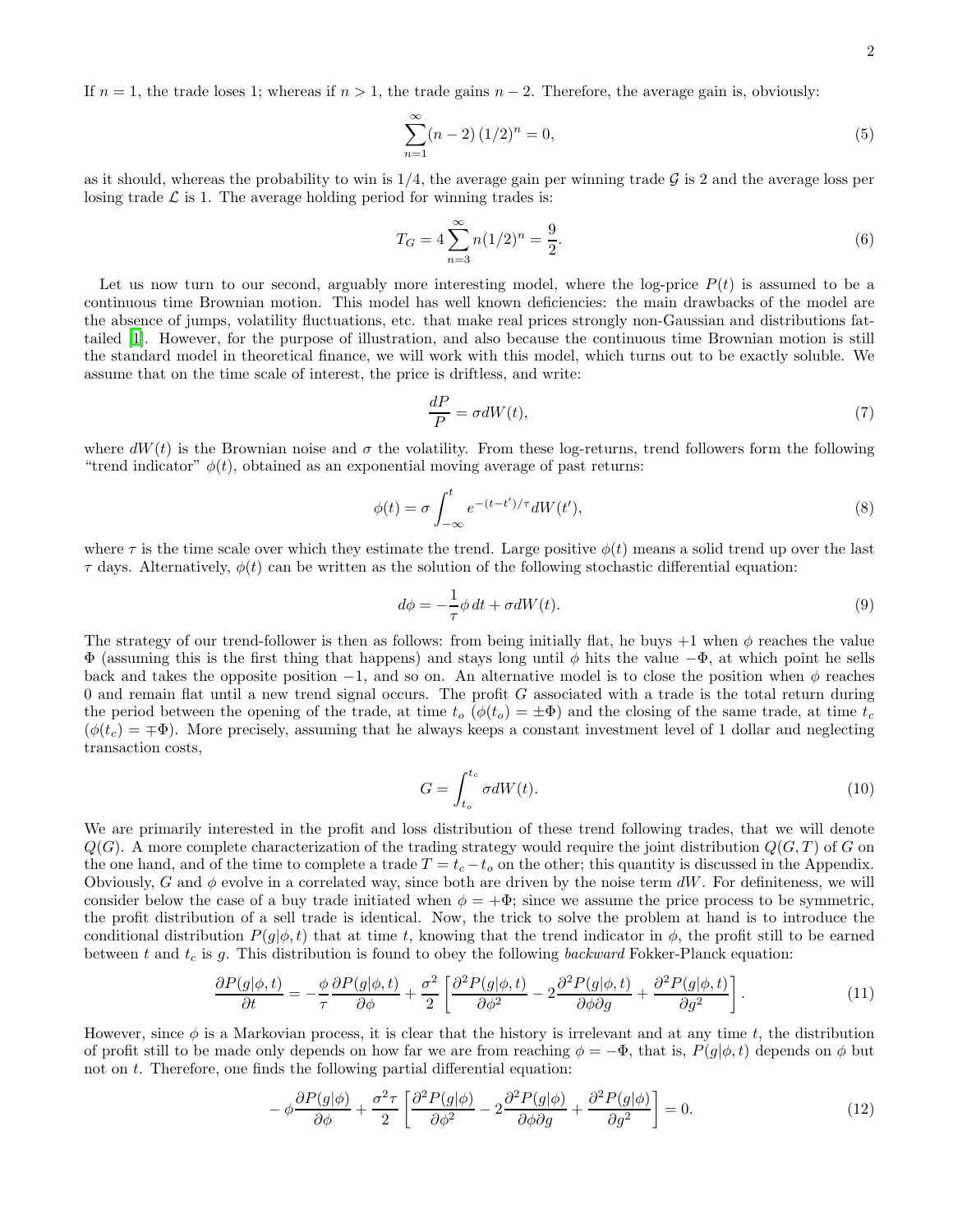Eq. [\(12\)](#page-1-0) has to be supplemented with boundary conditions: obviously when  $\phi = -\Phi$  the yet to be made profit must be zero, imposing:

$$
P(g|\phi = -\Phi) = \delta(g). \tag{13}
$$

The final quantity of interest is the profit to be made when entering the trade, i.e:

$$
Q(G) = P(g = G | \phi = +\Phi). \tag{14}
$$

We now proceed to solve Eq. [\(12\)](#page-1-0). First, it is clear that all the results can only depend on the ratio  $\Phi/\sigma\sqrt{\tau}$ , i.e. on the width of the trend following 'channel'  $\Phi$  measured in units of the typical price changes over the memory time  $\tau$ , that is, the order of magnitude of the expected gains of the trend following strategy. One expects in particular that in the limit  $\Phi/\sigma\sqrt{\tau} \to \infty$ , the distribution of gains will become Gaussian, since the time needed to reach the edge of the channel is then much larger than the memory time of the process. We will from now on measure  $\Phi$  and G in units of  $\sigma\sqrt{\tau}$ , and therefore set  $\sigma^2\tau = 1$  hereafter. Now, Fourier transforming  $P(g|\phi)$  with respect to g:

$$
P(g|\phi) = \int \frac{\mathrm{d}\lambda}{2\pi} e^{i\lambda g} \Psi_{\lambda}(\phi),\tag{15}
$$

one obtains an ordinary differential equation for  $\Psi_{\lambda}(\phi)$ :

<span id="page-2-0"></span>
$$
\frac{\partial^2 \Psi_\lambda(\phi)}{\partial \phi^2} - 2(\phi + i\lambda) \frac{\partial \Psi_\lambda(\phi)}{\partial \phi} - \lambda^2 \Psi_\lambda(\phi) = 0.
$$
\n(16)

This is known as the Kummer equation (or, after a simple transformation, as the Weber equation) [\[2](#page-6-1), [3](#page-6-2)]. The general solution is the sum of two confluent Hypergeometric functions  $_1F_1$ , with coefficients that are determined by two boundary conditions. We already know that the boundary condition at  $-\Phi$  should be  $\Psi_\lambda(-\Phi) = 1, \forall \lambda$ . The second boundary condition turns out to be that  $\Psi_{\lambda}(\phi)$  should be well behaved for  $\phi \to \infty$ , i.e. not grow exponentially with  $\phi$ . A way to be convinced and get some intuition on the solution is to expand  $\Psi_\lambda(\phi)$  for small λ as:

$$
\Psi_{\lambda}(\phi) = \psi_0(\phi) + i\lambda\psi_1(\phi) - \frac{\lambda^2}{2}\psi_2(\phi) + \dots \tag{17}
$$

Plugging this into Eq. [\(16\)](#page-2-0), one finds:

$$
\psi_0(\phi) \equiv 1; \qquad \psi_1(\phi) \equiv 0; \qquad \psi_2'' - 2\psi_2' = -2.
$$
\n(18)

The first two results are expected and simply mean that  $P(g|\phi)$  is normalized for all  $\phi$ , and that the average gain is identically zero, as must indeed be the case of any strategy betting on a random walk. The last equation is more interesting; the only reasonable solution of this equation is:

$$
\psi_2(\phi) = 2 \int_{-\Phi}^{\phi} du \, e^{u^2} \int_u^{\infty} dv \, e^{-v^2}, \tag{19}
$$

which for large  $\phi$  behaves as ln  $\phi$ . This is indeed expected: if the trade did open when  $\phi$  hits a very large value instead of at  $+\Phi$ , the time needed for  $\phi$  to come back to values of order  $\Phi$  can be obtained by solving Eq. [\(8\)](#page-1-1) without the noise term, giving  $T \sim \tau \ln \phi$ . The total gain is the sum of  $\sim T/\tau$  random contributions, its variance is thus expected to be ∼ ln  $\phi$ . In fact, in the limit  $\phi \to \infty$ , the distribution of gains indeed becomes exactly Gaussian, as can be seen by writing:

$$
\Psi_{\lambda}(\phi) = e^{-\frac{\lambda^2}{2}Z_{\lambda}(\phi)}.
$$
\n(20)

The corresponding ODE for  $Z_{\lambda}(\phi)$  reads:

<span id="page-2-1"></span>
$$
\frac{\lambda^2}{2}Z'^2 + i\lambda Z' - Z'' + 2\phi Z' - 2 = 0,\tag{21}
$$

from which one immediately finds that for  $\phi \to \infty$ ,  $Z \sim \ln \phi$  independently of  $\lambda$ . Therefore, in that limit, the characteristic function  $\Psi_{\lambda}(\phi)$  indeed becomes Gaussian (in  $\lambda$  and thus in g). The above equation on Z will be useful below to extract the large  $\lambda$  behaviour of  $\Psi_{\lambda}$ . The conclusion of this analysis is that the large  $\phi$  behaviour of  $\Psi_{\lambda}(\phi)$ is a decreasing power-law:

$$
\Psi_{\lambda}(\phi) \sim \phi^{-\lambda^2/2}.
$$
\n(22)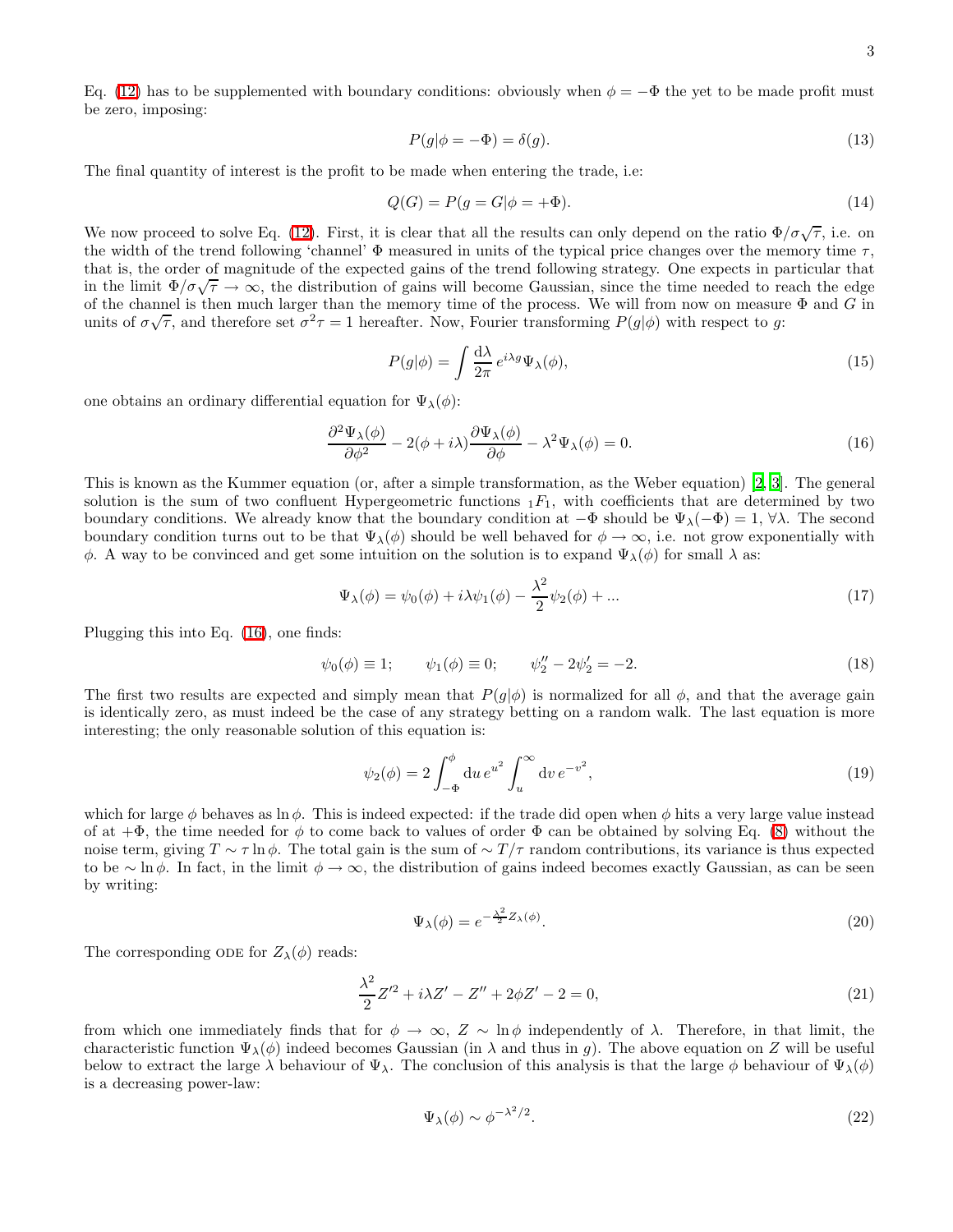

FIG. 1: Shape of the distribution of gains,  $Q(G)$ , for a rescaled channel width  $\Phi = 1$ . Note the strong asymmetry of the distribution, which peaks at  $G^* \approx -1.88$ , with a total probability of loss of 0.635. When the strategy makes money, the average gain is  $\mathcal{G} = 2.164$ .

This gives us our second boundary condition. The correct solution of our problem can then be written as:

$$
\Psi_{\lambda}(\phi) = \frac{W_{\lambda}(\phi)}{W_{\lambda}(-\Phi)},\tag{23}
$$

with  $W$  the following combination of hypergeometric functions: [\[4](#page-6-3)]

$$
W_{\lambda}(\phi) = {}_{1}F_{1}\left(\frac{\lambda^{2}}{4}, \frac{1}{2}, (\phi + i\lambda)^{2}\right) - 2\frac{\Gamma(\frac{\lambda^{2}}{4} + \frac{1}{2})}{\Gamma(\frac{\lambda^{2}}{4})}(\phi + i\lambda) {}_{1}F_{1}\left(\frac{\lambda^{2}}{4} + \frac{1}{2}, \frac{3}{2}, (\phi + i\lambda)^{2}\right),
$$
\n(24)

related to the so-called the Weber function [\[3](#page-6-2)]. One can check, using the known asymptotic behaviour of the hypergeometric functions, that this particular combination indeed decays as  $\phi^{-\lambda^2/2}$  for large  $\phi$ .

From these expressions, one can reconstruct the whole distribution  $Q(G)$ , that we now describe. As already mentioned above, in the limit  $\Phi \to \infty$  the distribution becomes Gaussian. As  $\Phi$  decreases, the distribution becomes more an more positively skewed: the fraction of winning trades decreases, but the average gain per winning trade becomes larger. This is illustrated in Fig. 1 where we plot  $Q(G)$  for the intermediate case  $\Phi = 1$ . It is clear that the most likely profit is negative; the probability to lose is in that case  $1 - f \approx 0.635$ . The distribution can be characterized further by studying its asymptotic tails for  $G \to \pm \infty$ . This can be done by observing that  $\Psi_{\lambda}(\phi)$  has poles for  $\lambda$  imaginary, corresponding to zeros of  $W_\lambda(-\Phi)$ . For  $\Phi = 1$ , we find that the zeros closest to  $\lambda = 0$  are  $\lambda_+ = 0.432i$  and  $\lambda_- = -5.058i$ , translating into the following large |G| behaviour:

$$
Q(G) \sim e^{-0.432G} \quad (G \to +\infty); \qquad Q(G) \sim e^{-5.058|G|} \quad (G \to -\infty), \tag{25}
$$

showing again the strong asymmetry in the profit and loss distribution.

The large  $\lambda$  behaviour of  $\Psi_{\lambda}(\phi)$  is important to control, in particular to determine accurately the numerical Fourier transform that gives  $Q(G)$ . Using Eq. [\(21\)](#page-2-1), we find:

$$
\Psi_{\lambda}(\Phi) \sim \Re \left[ \exp \left( 2i\lambda \Phi - \frac{4}{3} \Phi^{3/2} \sqrt{|\lambda|} \right) \right].
$$
 (26)

In the limit  $\Phi \to 0$ , the distribution becomes maximally skewed. Since the sell threshold is so close to the buy threshold, most events correspond to a small  $(O(2\Phi))$  immediate loss. Only with a small probability, also of order  $\Phi$ , is the strategy leading to an order 1 profit. In the small  $\Phi$  limit, one finds that the small  $\lambda$  expansion of  $\Psi_{\lambda}(\phi)$  reads:

$$
\ln \Psi_{\lambda}(\Phi) \sim -\Phi \left( \sqrt{\pi} \lambda^2 - 2i\lambda - 2.38..\lambda^4 + ... \right), \tag{27}
$$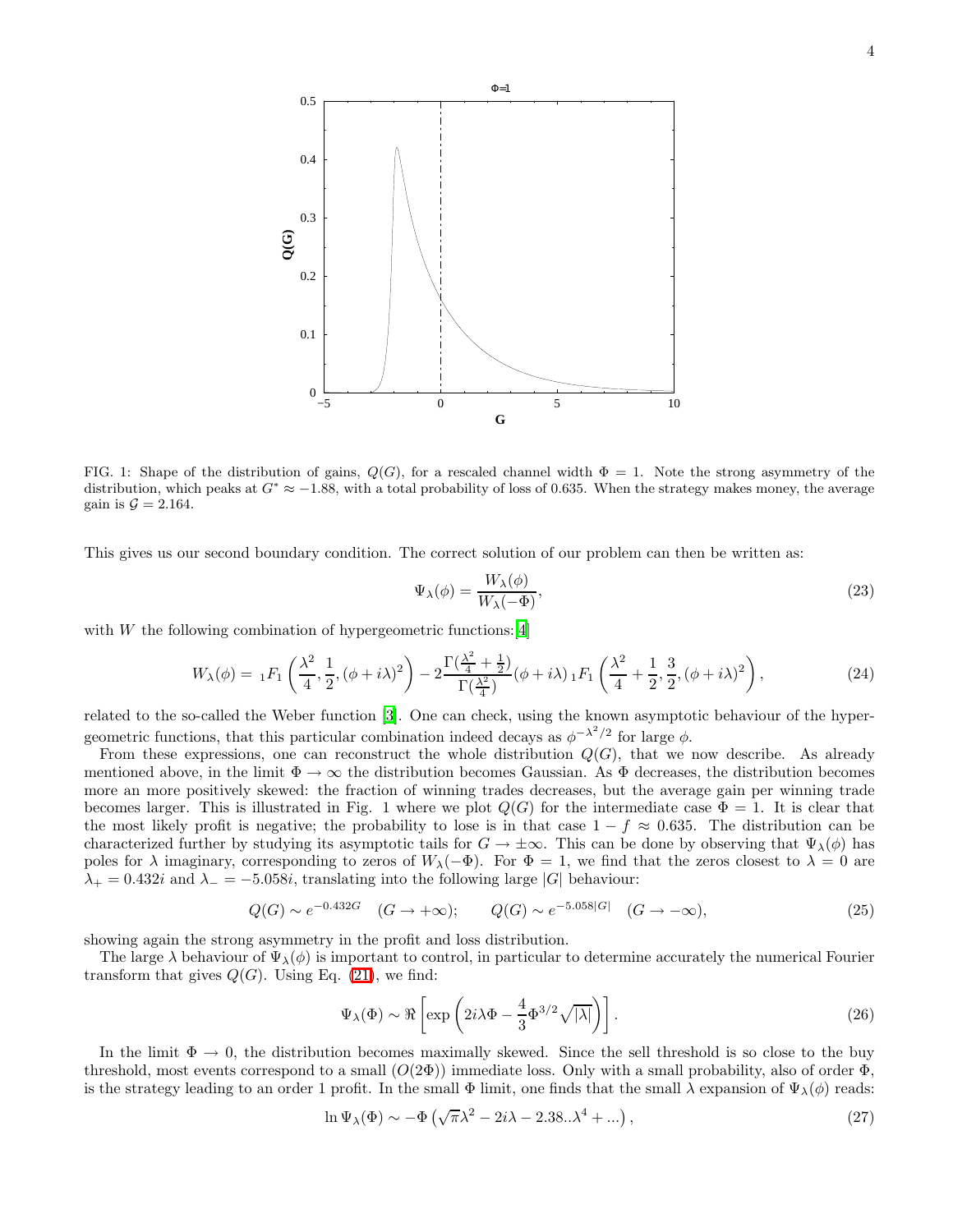

FIG. 2: Simulated distribution of gains for a trend following strategy on the Swiss Franc/Dollar, compared to our theoretical prediction based on a Gaussian model for the returns. As expected, the empirical distribution is indeed asymmetric, but also fatter than predicted.

which translates into a diverging skewness, given by  $\langle G^3 \rangle / \langle G^2 \rangle^{3/2} \approx 1.798 / \sqrt{\Phi}$  and a diverging kurtosis  $\langle G^4 \rangle / \langle G^2 \rangle^2 \approx$ 4.545/Φ. In that limit,  $Q(G)$  becomes a  $\delta$  peak at  $G = -2\Phi$  of width  $\Phi$  and weight  $1 - \Phi$ , plus a regular function of total weight  $\Phi$ . The distribution  $Q(G)$  decaying exponentially for  $G \gg 1$ , with a rate  $\lambda_+(\Phi \to 0) \approx 0.810i$ , whereas for the G negative region, we find that  $\lambda_-(\Phi \to 0) \sim -i/\Phi$ , in agreement with our statement that  $Q(G)$  becomes sharply peaked around  $G = -2\Phi$ .

We have performed a numerical simulation of the above simple trend following strategy on the Swiss Franc against Dollar, using 5358 days between 1985 and 2005, with  $\tau = 5$  days, and choosing the channel width  $\Phi = \sigma^2 \tau$ , where  $\sigma$ is the historical volatility over the whole time period. The result for  $Q(G)$  is given in Fig. 2, and compared with the theoretical prediction. The agreement is only qualitative, mostly due to the fact that the trading is in discrete time (daily) and to non Gaussian character of the returns which makes the distribution  $Q(G)$  fatter than predicted by the above model (see Fig. 3). However, the strong asymmetry is indeed observed; in particular, the loss probability is found to be  $\approx 0.605$ , not far from the theoretical prediction of 0.635.

Conclusion. We have therefore solved exactly a simple model for the profit and losses of a trend following strategy, and obtained the analytical shape of the profit distribution per trade. This distribution turns out to be highly non trivial and, most importantly, asymmetric, resembling the distribution of an option pay-off. The degree of asymmetry depends continuously on the parameters of the strategy and on the volatility of the traded asset; while the average gain per trade is always exactly zero, the fraction of winning trades decreases from  $f = 1/2$  for small volatility to  $f = 0$  for high volatility, showing that this probability does not give any information on the reliability of the strategy but is indicative of the trading style. In fact, we could repeat the same calculations as above for a 'mean-reverting' strategy, where the position of the trade is to sell when the trend indicator is high, and vice-versa. It is clear that the distribution of gains in that case is the mirror image of that computed above; for a mean reverting strategy, gains are more frequent than losses, but of a smaller amplitude. Note that the non trivial structure of the gain distribution entirely comes from the conditioning on being associated to a *given* trade. If one asks, for example, for the unconditional distribution of the daily returns of the strategy, then it is perfectly symmetrical and reproduces exactly the return distribution of the underlying asset (see Fig. 3)!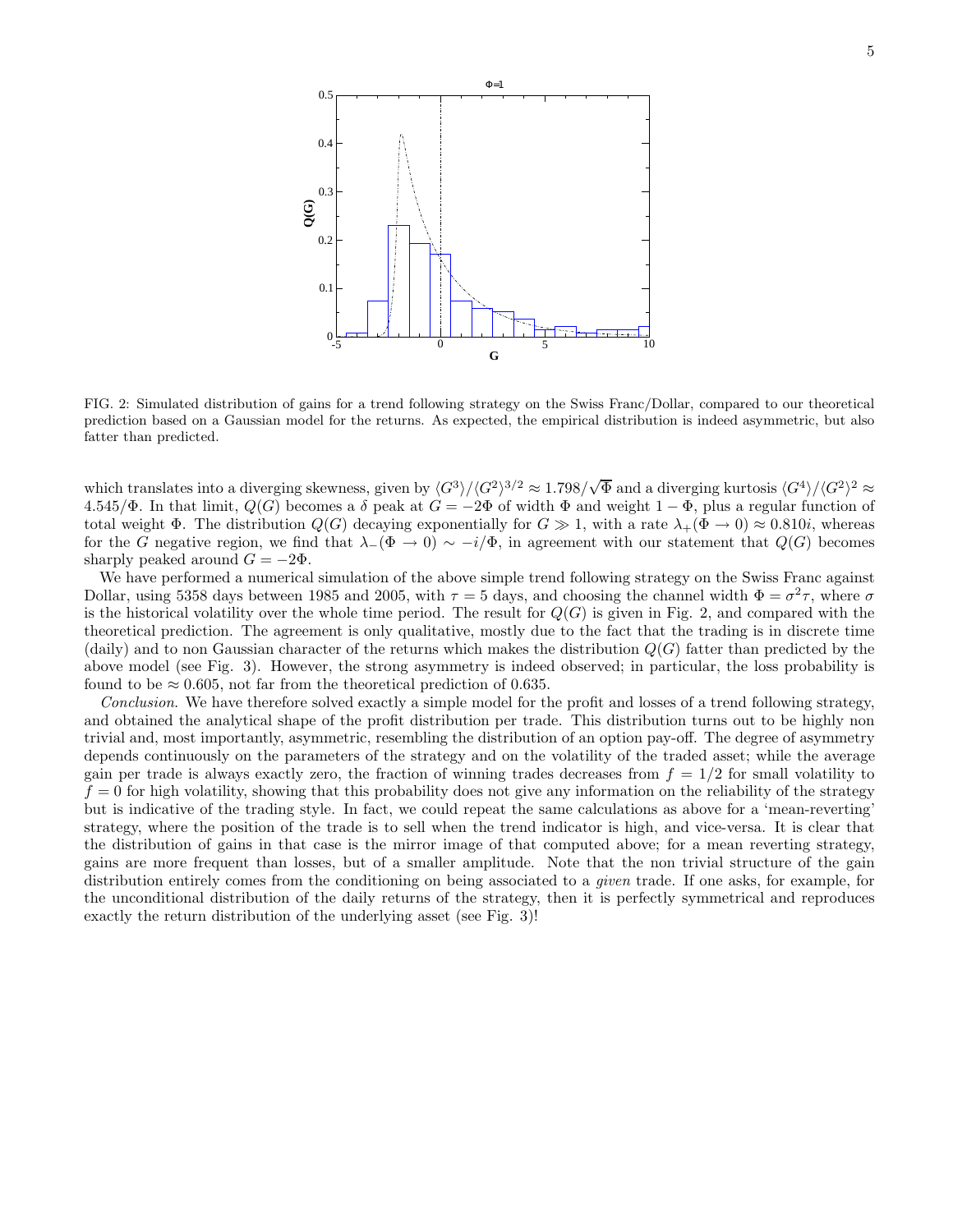

FIG. 3: Simulated distribution of the daily returns (in units of the daily volatility) of the trend following strategy. This distribution is nearly symmetric, but clearly displays non Gaussian tails (a Gaussian distribution is shown in dotted line).

## Appendix: Duration of the trades

In this appendix, we give an alternative derivation of the gain distribution  $Q(G)$  which also allows to gather some information on their duration. The method presented in the main text is elegant precisely because it gets rids of all temporal aspects. Suppose that at  $t = 0$  a buy trade is opened, with  $\phi = +\Phi$ . We will now focus on g', the profit accumulated up to time t. Let us introduce the quantity  $R(\phi, g', t)$  as the probability that the trade is still open at time t, has accumulated a profit  $g'$  and such that the trend indicator is  $\phi$ . After Fourier transforming on  $g'$ , this quantity admits the following path integral representation:

$$
\tilde{R}(\phi,\lambda,t) = e^{-\lambda^2/2 + (\Phi - i\lambda)^2/2 - (\phi - i\lambda)^2/2 - t/\tau} \int_{\varphi(t=0) = \Phi - i\lambda}^{\varphi(t) = \phi - i\lambda} \mathcal{D}\varphi(u) \exp\left[ -\frac{1}{2\sigma^2} \int_0^t \mathrm{d}u \left( \left( \frac{d\varphi}{du} \right)^2 + \frac{\varphi^2}{\tau^2} + \lambda^2 \sigma^4 + V(\varphi) \right) \right],
$$
\n(28)

where  $V(\varphi)$  enforces the constraint that  $\phi$  never touched the lower edge of the channel  $-\Phi$ , i.e.  $V(\varphi) = 0$  if  $\varphi > -\Phi$ and  $V(\varphi) = +\infty$  if  $\varphi < -\Phi$ . Using standard techniques, one sees that the path integral is the Feynman-Kac representation of the imaginary time Green function of the quantum harmonic oscillator with an impenetrable wall at  $\phi = -\Phi$ . Setting again  $\sigma^2 \tau = 1$  and using a wave function representation, one can therefore write:

$$
\tilde{R}(\phi,\lambda,t) = e^{-\lambda^2/2 + (\Phi - i\lambda)^2/2 - (\phi - i\lambda)^2/2} \sum_m \psi_m(\phi - i\lambda) \psi_m(\Phi - i\lambda) e^{-E_m t/\tau},\tag{29}
$$

where  $\psi_m$  and  $E_m$  are the eigenvectors and eigenvalues of a quantum harmonic oscillator, obeying:

$$
\left[-\frac{1}{2}\frac{\partial^2}{\partial\phi^2} + \frac{\phi^2}{2} + \frac{\lambda^2 - 1}{2}\right]\psi_m(\phi) = E_m\psi_m(\phi),\tag{30}
$$

with the following boundary conditions:  $\psi_m(-\Phi) = 0$  (hard wall condition) and  $\psi_m(\phi \to \infty) \to 0$ . These two conditions lead to a quantized spectrum of eigenvalues, indexed by an integer number m; as expected, the  $\psi_m(\phi)$  can again be written in terms of Weber functions [\[3\]](#page-6-2).

From  $R(\phi, \lambda, t)$  one can compute the flux of fictitious particles just hitting the wall at time  $t = T$  and leaving the system, given by:

$$
J(\phi, \lambda, t = T) = -\frac{1}{2\tau} \left. \frac{\partial}{\partial \phi} \tilde{R}(\phi, \lambda, t) \right|_{\phi = -\Phi}, \tag{31}
$$